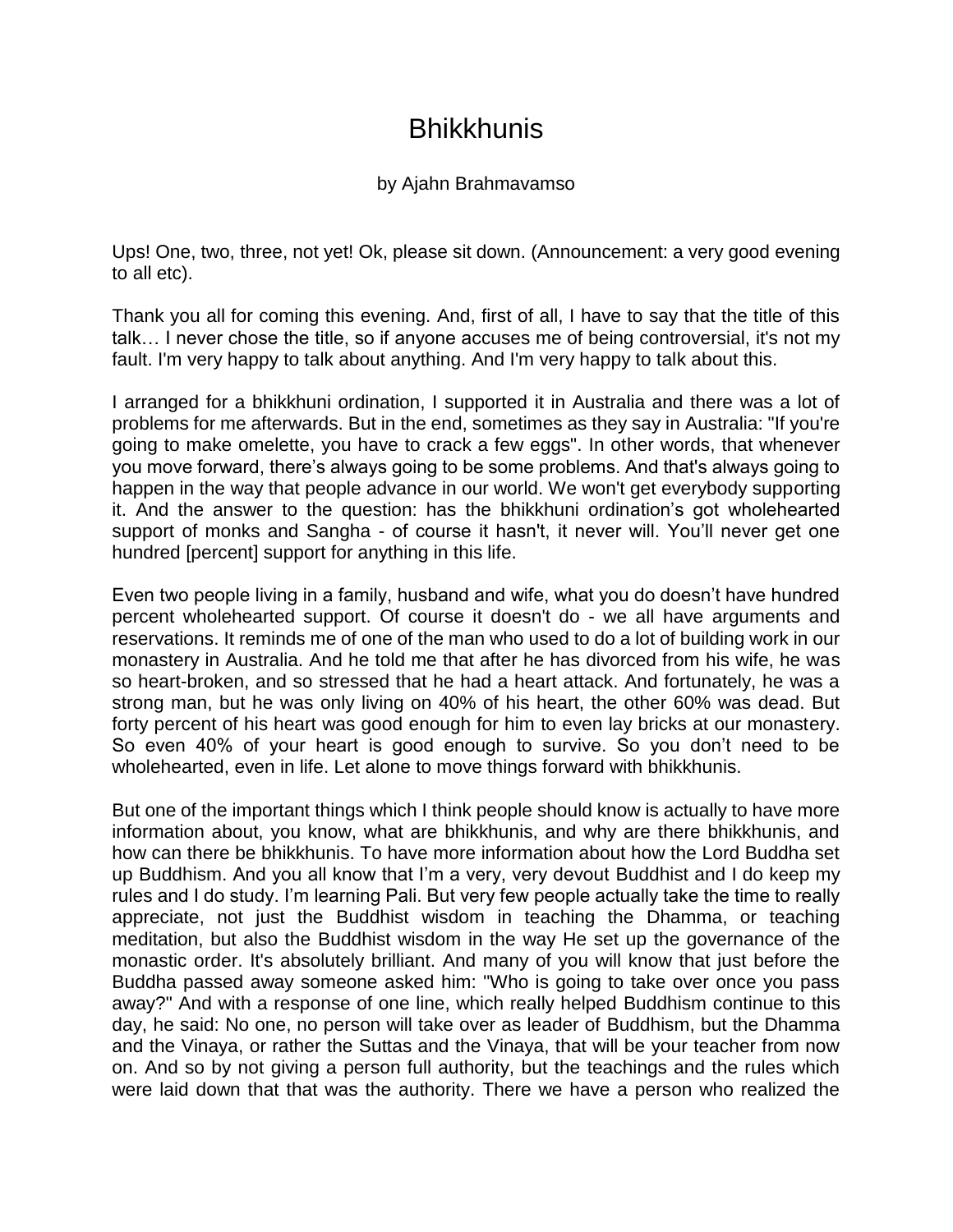dangers of hierarchies and this actually kept Buddhism strong. And this also kept Buddhism as the oldest, continuous, democratic institution in our world.

The Buddhist Sangha has continued for almost 2600 years now and its constitution is not hierarchical, but democratic. So the way that the Sangha is organized is in autonomous unions, monasteries, communities, where the boundary of their governance is the monks who live in that area. Usually, we live in monastery, we've got something like a "sima", like a parish boundary. And all the monks who live in that boundary decide on what should be done. Because of that, there is the opportunity for innovation. You don't need wholehearted hundred percent support of all the monks in the world. All you need is a one hundred percent support of the monks in that local community. And that means there is the opportunity for innovation, within the constrains of the rules, but we can try new things.

I compare those monasteries just like trees in a forest, it's a natural order. If a seedling is growing in a forest and it's in a good position where there is water, good soil and, of course, it's gonna be a very big tree in the future. If this seedling is in a sort of rocky area or it's not much water, it's not gonna do well. And the same way every community of monks, if it is in a good position, it really is practicing the Dhamma, as the Buddha said, is keeping the precepts and it is doing things which increase the faith of the local supporters, establish faith in people without faith, it's going to survive and it's going to grow. Look at Brickfields Vihara here. How many other little temples are there in Malaysia? Even in Kuala Lumpur? Why is this temple being so successful? And it's because of the previous chief and continue with the present chief, that's why this place is being very successful. Especially with the former chief, Ven. K. Sri Dhammananda. He managed to innovate, innovate within the rules, but to do things which where going to be relevant, encouraging, inspiring to the local community. So every monastery, every community, every temple will innovate and that's what it's meant to do.

So the Buddhism, because of local area of government is individual monastery, therefore it can innovate. So number one, there isn't wholehearted support, there never will be wholehearted support, all you need is the support of that one particular monastery. And then you will try things out. And that's the one of... maybe it's because I'm a westerner, maybe it's because that is what I was encouraged in my education, to take risks, to try new things, to see if it will work. And sometimes in life when you take a risk you fall flat on your face, it does not work. But what I heard in one of those conferences which I went to in Australia some years ago... Cause when I go to conferences, I speak, but I also listen, I don't just listen to Buddhism, I listen to all different aspects of our world from psychology to medicine. And in this particular case the business practices. And if you take a risk, if you try something new, and it doesn't work out, we call that ''forward-failing''. Now, when you have the word "forward-failing", it means "yes, you failed, but you've moved forward now in life, in society." Yes, you've learnt from mistakes, but you pushed things forward. And if we don't take those risks, if we're not prepared to fail, how can we ever go forward in life?

I remember being a school teacher, I was a school teacher for one year before I became a monk. I think that's one of the reasons why I became a monk, if you teach teenagers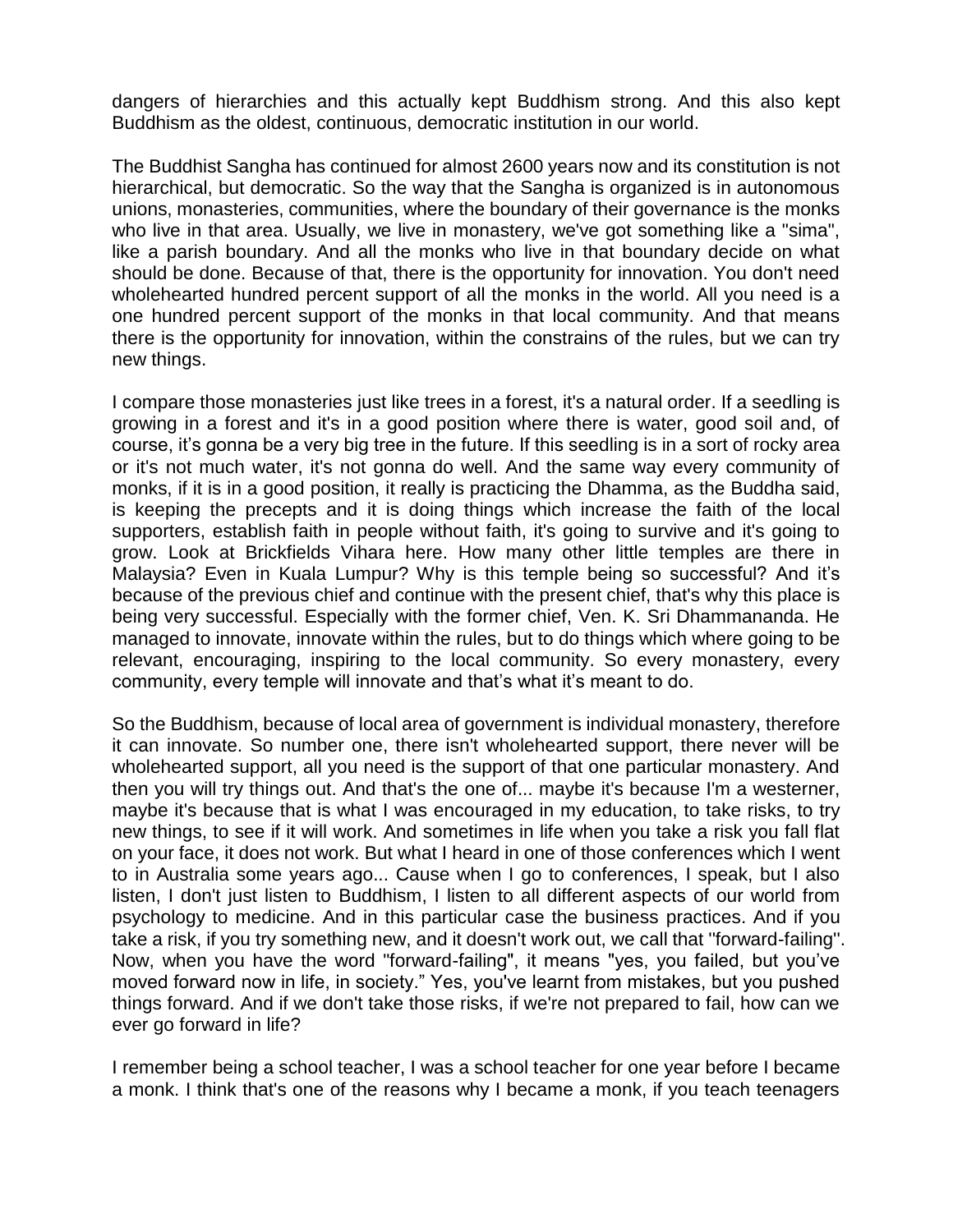after one year anyone would think of leaving the world. But, when I was a school teacher, I had to set examinations, I had to set tests. And to set the tests as a school teacher, if everybody got ten out of ten, or nine out of ten, that was a bad test. If everybody got one, two, or the higher score was three out of ten, that would be a bad test. The reason is if anyone got ten out of ten, what are you tested them for? They all knew what to do, it was too easy. If it was too hard, then people get disparity. So my aim was to get average about seven out of ten, maybe some people get nine, maybe ten, but the lowest maybe five out of ten. Because as a school teacher, I wanted to encourage and motivate. I never wanted to give the impression that any student in my class couldn't do maths or couldn't do science (fizyka). If they got under five, it means they are hopeless, they couldn't do it and that would mean they would stop trying. But I wanted to find out by giving them the test, what part of my lessons they haven't understood. So whenever you've got seven out of ten, I can pick up the results, get the feedback, this is a part of mathematics I needed to focus on in the next lesson. It was me getting feedback.

That's what failing is like, it gives you feedback of where you need to put more effort, to learn more, to go deeper, to move things forward in life. That's why it is called "forward-failing". So we learn, we grow, we do things better. And I think that's so important in any aspect of life. Even in Buddhism to sometimes take those risks and to see what happens. And, of course, to take risks, you can't get everybody "on board". Usually what happens is - few people say "yes, we want to see if this works, we want to see if it happens, can we have bhikkhunis in our modern world, let's give it a try." You know, a lot of people are watching that. Now, they are on the sidelines and if it does really work, which it seems like it is working, then everybody comes on board, they call it jumping up on the bandwagon. They all say "well, yes, I supported it from the beginning" but really what they were doing is just waiting and seeing.

Now, that's one of the first things… Hello, Venerable, thank you for... chief here… I've already started, so if you'd like to give the introduction after the talk… ok.

We took a risk, notice, they do our retreat center, that was only just finished recently, those of you who have been there know Jhana Grove retreat center and the other day I made a slip of the tongue, because I was tired, I called it Jhana Groove Retreat Center. I prefer that, "Jhana Groove" Retreat Center instead of Jhana Grove because "groove" reminds me of the sixties, it's groovie to meditate, you get in the meditation groove and it feels really good. So sometimes you make mistakes and actually it makes it better in life.

So we take that risk, even as a monk, because sometimes religions can be so conservative, always looking backwards, never loking forward, never even taking risks, trying to do new things, to trying to promote the Dhamma in different ways. Again within the Vinaya, within my rules, but trying new ways to spread that Dhamma. For example, just on Sunday the reason I was in Singapure was for the Buddhist film festival, the "Asian Buddhist film festival". And I gave a talk at the end of the film festival and just suggesting how we can take risks, as even Buddhist, to actually move Buddhism forward. Because, look, where are your kids, what are they doing tonight? They're probably on the Internet, they are watching TV, maybe watching movies. Why can't we actually get this beautiful teachings of Buddhism into movies, into the main stream where people can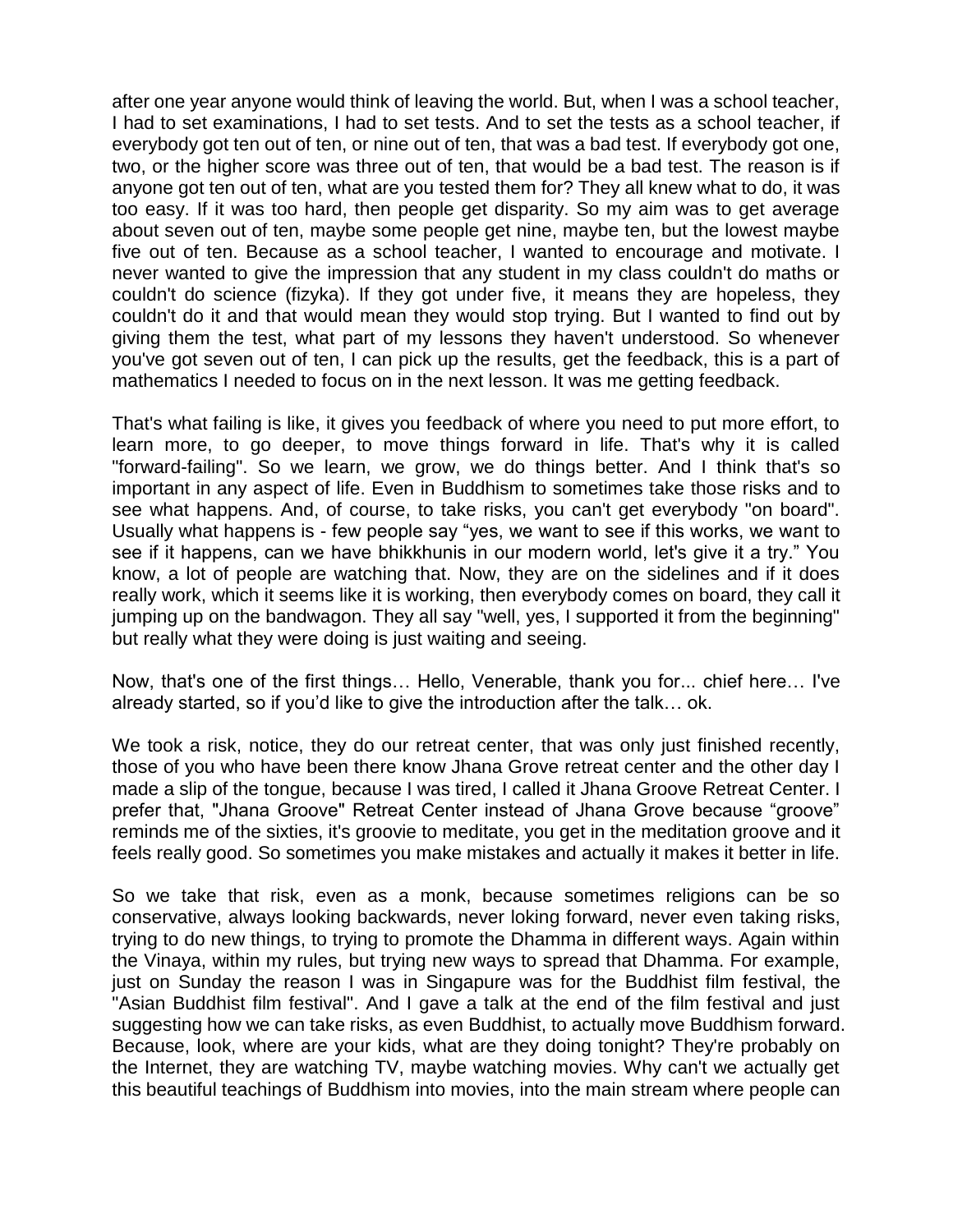really appreciate the teachings of the Buddha?

So, actually, I was suggesting to them and idea that I've had a long time ago, when I was first in Thailand, I saw this cartoon strip in one of the Thai papers. And cartoon strip was called, translated into English from the Thai, it was called "Supermonk". Now, Supermonk had psychic powers, so he could fly through the air. If like a train was about to fall of a cliff, he could use his powers to stop it. But unlike the other superheroes like Batman, and Superman, and Ironman and the other superheroes you see in the movies, unlike those people that the vilain, the bad guy would never be send to jail. He would teach them the Dhamma, give them the five precepts and the bad guys would become monks. What a wonderful ending that was. So at the film festival I said to people, you know, we have all these superheroes, why can't we get someone in Holywood, you know, to actually to do Supermonk, cause Buddhism is very cool over in the United States. What do you say "bahasis khren" is that right? "Kren?" What's like "cool, popular"? There must be another language. I go to too many countries, I forget which country I'm in.

But anyway, Buddhism is very popular in the United States, so you got the popularity of Buddhism, you get free psychic powers, you get the moral message, you get like a cartoon, or whatever, and then you got a winning formula. So the Holywood is always looking for something new. So, Supermonk. And as it happened, one person in the audience put up their hand and said: "My ex husband worked for Steven Spielberg in DreamWorks and I'm gonna tell him that idea." So "coming to a movie theatre near you soon: SUPERMONK - from Steven Spielberg!" Of course, that's only the start of it. If you have a movie, you always have early the next episode, so after Supermonk of course we'll have to have Supernun, which will mean the bhikkunis as well. And then usually it's a trilogy, so the third episode will be Supernovice.

So it's called innovation. And if we don't do innovation, we are going to be stopping, hindering this beautiful message of compasion and peace and forgiveness and non-violence. We are doing a bad thing by not spreading it as far and wide as we possibly can. This is a beautiful teaching and you how much I've got faith in the Buddhist teachings living out as a monk for thirty-seven years now and how much I still get really inspired by these teachings. And that's one of the reasons that I really tire myself out, just coming to all places and teaching, teaching, teaching, it's because I really value this and I want to sort of spread it far and wide because it's so beautiful, it's so helpful. I do want to make a better world. And I think this is the way it can be done. So if we innovate, we can do more.

And my goodness, how hard is it to get good monks and nuns to teach here in Malaysia? It's so hard, you have to "import" them from Australia, at great cost. Can't you just have homegrown? But it's hard to have homegrown monks, isn't it? So why can't we double our Sangha by having homegrown bhikkhunis as well? For me it doesn't make any sense that's all, why we should just have monks and why we can't double our advantage by having bhikkhunis as well.

One of the reasons that I was very supportive of bhikkhunis was a very practical reason: Buddhism needs more teachers. We can't afford, as men, to do it by ourselves. We need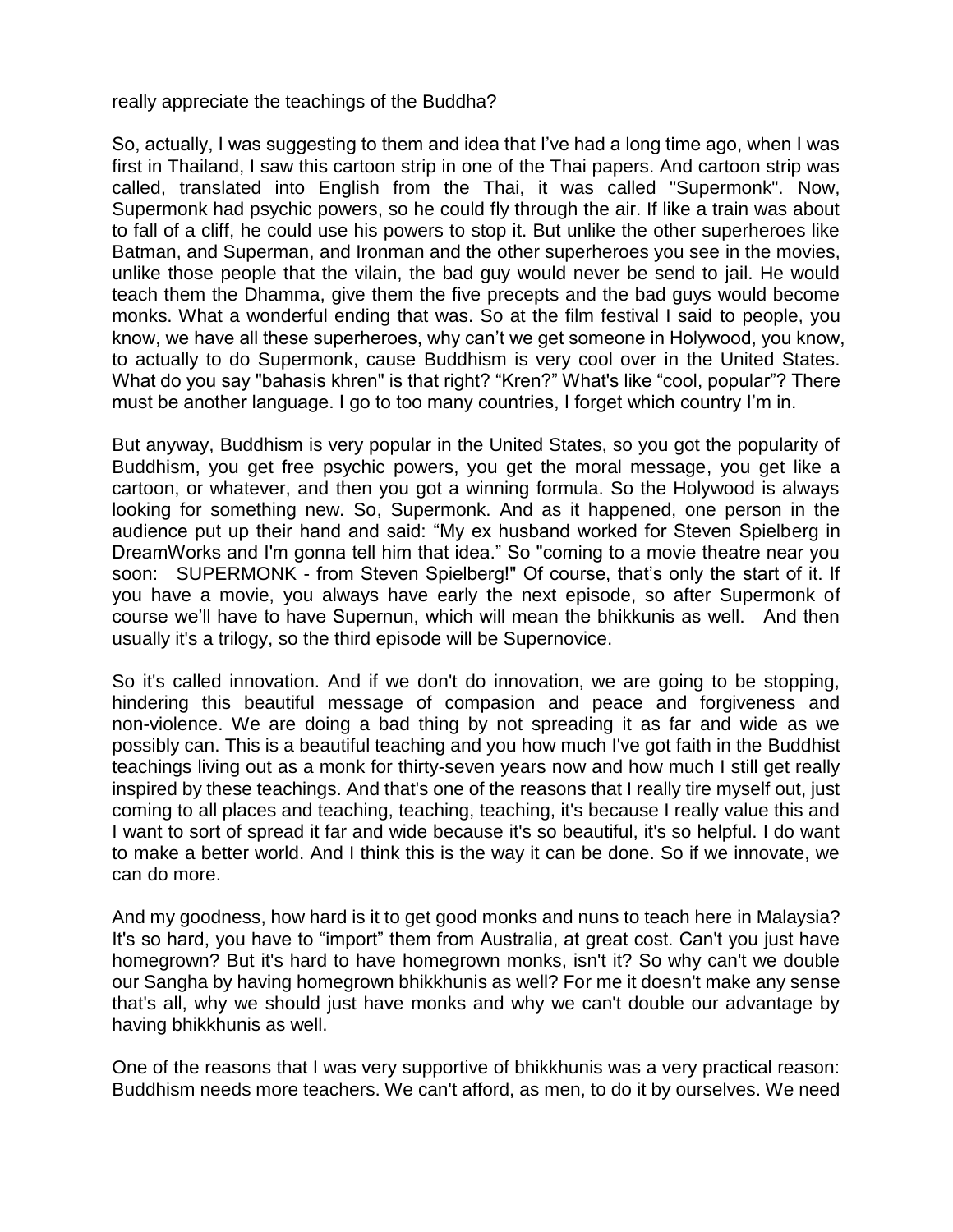you, we need more. I know that because I get so many invitations, you just can't keep them all, you can't, there is not enough time in a day. So that's one of the reasons. Of course, one of the other reasons why we really supported it, why we did something about it, because that's one of the other things which I really object to in life. We have conferences, we have talks, we have all these seminars and the first time I heard NATO was actually here in Malaysia. And that's awful. Why is it that we talk, we talk but no one does something. So I said I'm gonna do something, I'm gonna have bhikkhunis. It's really important to actually if you believe in something, if you really want something to happen, don't leave it for other people, you have to do something, you have to take action. "Strive on with diligence" were the last words of the Buddha. Don't just sit there, do something. If you really want to help Buddhism and don't just give dana or donations, you come support this Vihara, you go and clean the toilets, you go and volunteer on the committee, you do something, rather than just sit there and say: "oh, what a wonderful thing it would to be if..."

In Bodhinyana Monastery where I live, I don't know if you have this rule in the Maha Vihara, if any monk, novice or lay person comes out to me and has an idea, they say: "I think we should do another book of yours", I say great idea, anyone has an idea about that, you have to do it. If they think that Vihara needs painting, great idea - your idea, you arrange it. There's a lot of people volunteering, but it doesn't mean that you just wanna do something, put it into action, don't just stop on thoughts and ideas, we want action in Buddhism. We want to move things forward, to have more doers than talkers. So I decided, yes, we have to do something about that. And not only that, I knew enough about Buddhism, especially about the Vinaya. I've got a good mind, it was trained in Cambridge, so I have enough of understanding, but there's no way that you can stop bhikkhunis.

The biggest argument which people told me, which I believed them at first, until I got more information, it's to get bhikkhunis, to ordain the bhikkhuni you need another bhikkhuni. At least five bhikkhunis to ordain. They kept on saying in Theravada, the Theravada Bhikkhuni Sangha died out such a long time ago, that's what they say. And it's true, the bhikkhunis practicing Theravada, they died out many years ago. But there is an important part which I know from my Vinaya studies. You know, there is no such thing as a Theravada bhikkhuni, there is no such thing as a Theravada monk, or a Mahayana monk, or a Varjayana monk. All there is a bhikkhu and a bhikkhuni. And a bhikkhu who happens to prefer the Mahayana teachings, or the Theravada teachings, or the Varjayana teachings, but their ordination, their ordination, no matter what lineage, no matter what Nikaya, what sect, that makes them a bhikkhu, if that ordination is valid, they are bhikkhus or they are bhikkhunis. It does not really matter. Now, that's actually a very important part which I got my head around a long time ago and it made a great difference in the way I looked at people in the world. I went to sort of Mahayana temples and there are some of those Mahayana monks that are really good monks and they were doing what I was doing: they were keeping a very strong Vinaya, they were practicing meditation, they were teaching the Dhamma. You know, I thought, what's the difference between them and me? The color of their robes was different, but their practice, they were Buddhists, they were monastics. I realized they were bhikkhus and I was a bhikkhu, we were brothers. And a difference of Mahayana or Theravada made no difference at all.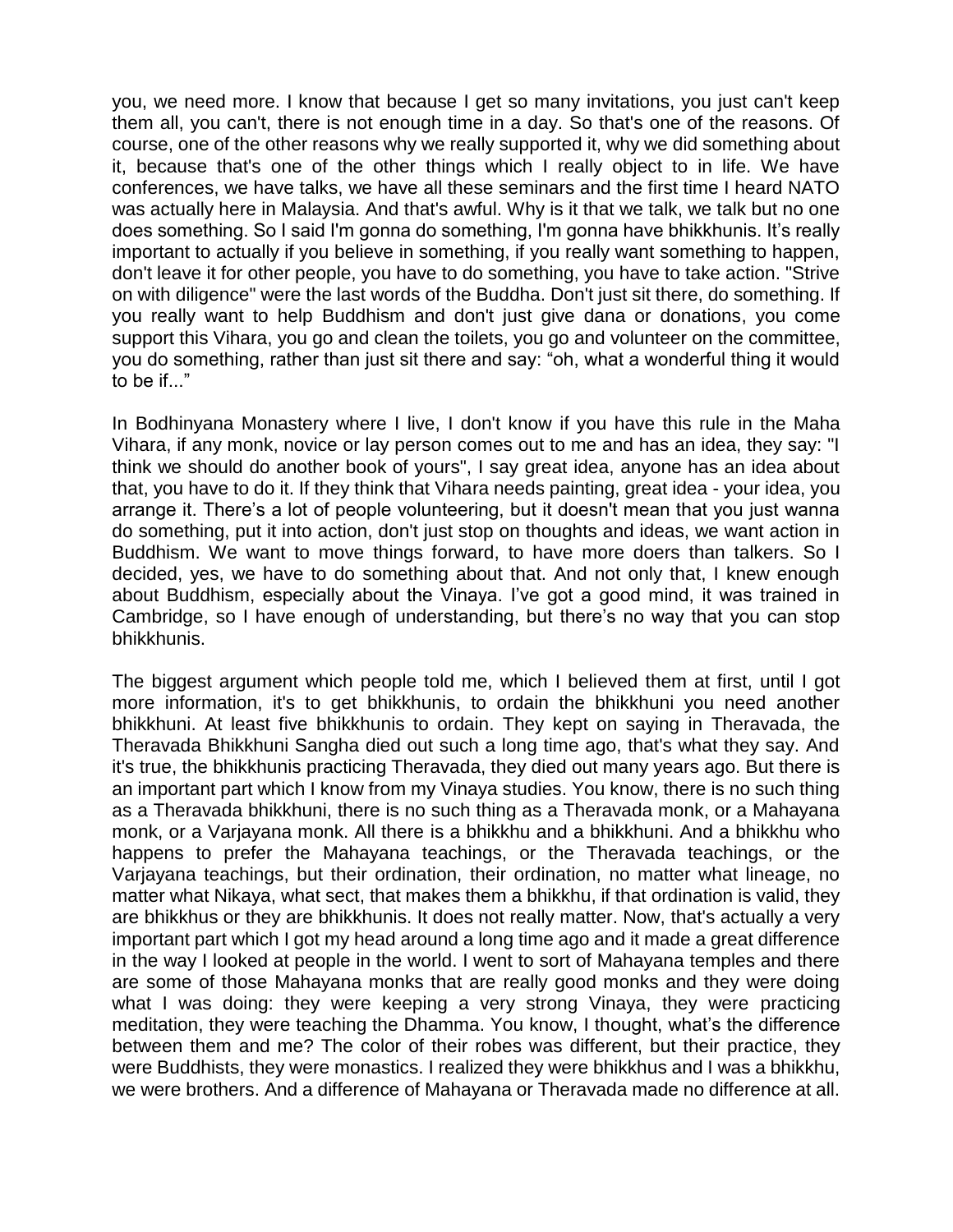Look at Chief Venerable here, what Nikaya will you ordained here was it Siam Nikaya, what Nikaya? Doesn't matter, I was ordained in Maha Nikaya Thailand. Ok, that was my lineage as it was. But that doesn't make me separate from the Chief, we're brothers, we're the same sons of the Buddha, that's why we are brothers. So I can't see any difference, all this sects, and Nikayas, I think that is something which as Buddhists in our modern world we should push aside. Now, look, if we can't live in harmony together, how can we teach other people to live in harmony? All these different Nikayas and sects, we are monks, we don't believe in sects of both types. And so, we long to live in peace and harmony together, and it's not just people who are Theravada that could live together, people who are Mahayana, who are Varjayana, they are bhikkhus. As long as their ordination is valid, then they are bhikkhus or they are bhikkhunis. Once I really understood that, I realized, look the lineage has never died out because those bhikkhunis who had been in Mahayana, they have a valid ordination. It's the ordination which makes it valid. So I checked out that ordination. And as monks and nuns visited from Korea and from Taiwan many years ago and I asked: Can I see your ordination ceremony? And it's exactly the same as our ordination ceremony in Theravada, your ordination, my ordination is exactly the same "Motion and three announcements" [kammavaca] (25:09) and I realised it is legitimate, and because it was legitimate there were bhikkhunis. I don't care what robes they wear, I don't care what sort of… type of Sutras they follow as long as they bhikkhunis and they are keeping the Vinaya to a good standard, they could ordain another bhikkhunis.

Understanding that, that was for me one of the keys which meant the bhikkhunis have never died out. They went to China, they've been there all this time, Taiwan, Korea incredibly strong. Their ordination is valid, they have a lineage which goes right back to the Buddha. So it's not a case of history in Bhikkhuni Sangha, Bhikkhuni Sangha has never died out. It's lost in some countries, just like the Bhikkhu Sangha was lost in Sri Lanka. So what did they do? They got Thai bhikkhus to come out. And sometimes the Thai bhikkhus they lost, there was no Thai bhikkhus, they've got monks from Burma or Sri Lanka to restore all. That's all we're doing right now. So legally, legitimately, there's nothing to stop people ordaining bhikkhunis. They can be there, understanding that legally there's no problem.

Again, the next things is: Why not? For many years for me personally it was the legal thing I thought it can't be done, it can't be done, but I realized, yes, it can be done. Not only that, I realized that it can be done. The whole problem bhikkhunis to me open up the door to be friends with monks from all the different Nikayas and Yanas.

I think you've heard me say before: these yanas - Theravada, Hinayana, Varjayana and Mahayana, that's splitting up Buddhism. I really don't like that at all. But think the last time I was here I said that I'm gonna start the new yana, combine all the other yanas together, so you can be one. You know what your Prime Minister say? "Malaysia one, Buddhism one." Imagine, it's wonderful, we have the Vajrayana nuns here, we haven't got any Mahayana nuns here. It's a shame, but Mahayana, Theravada, the Varjayana. So Mahayana, because this is how I teach and how I think the Buddhism should go for the modern world. Take the "H" from Hinayana, take the "aha" from Mahayana and the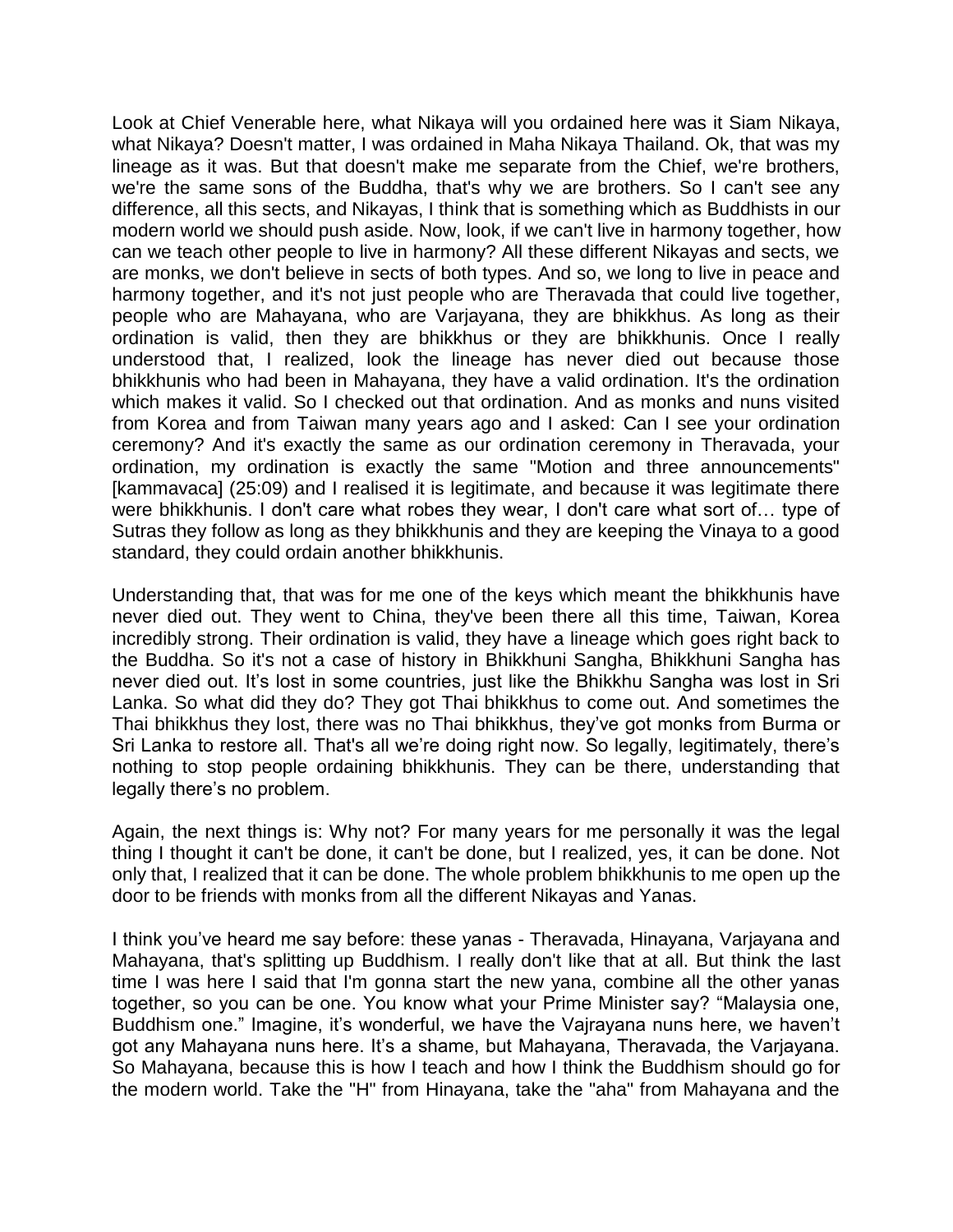"yana" from Varjayana, put them all together and what you get? Hahayana :) That's my yana, add some fun into Buddhism, so not so serious.

Actually, that's something which I said in Singapore yesterday, now I went to, I'm just wandering all over the place and maybe I'm off topic here, but these are good stories. I was in Hong Kong in February giving some teachings, it was a Sri Lankan monk, Ven. Dharmapala, who was… He was actually from (Ku Czin?), that's where he was born. He went to study in Hong Kong and he's really a good organizer, very wonderful monk. So he stayed in this Mahayana temple as the abbot there with Mahayana monks, Theravada monks, they were all working together and nuns, all working together in harmony. And I thought this is a wonderful way that Sri Lankan Theravada, Chinese Mahayana are actually in the same temple, working together harmoniously, what a wonderful symmetry that is. But the Chinese Mahayana tradition is very strict, so I go there and give talks and tell funny stories, smile, make people laugh and at the end of my trip this Mahayana nun, she has been a nun for so many years, she came up to thank me, really sincere thanks. Not because of the teaching, she liked the teaching, but she said "I'm so thankful to you, because before you came whenever I smiled I got scolded. My disciples, my students said Buddhist nuns are not supposed to smile. But now you've come, I can smile, thank you!" So that's what I gave her, I gave her permission to be happy. So when we actually get rid of all this sectarian business, we Buddhists, we can work together. So, as well as making it legally possible to ordain bhikkhunis, it also meant that I can actually be more friendly, more accommodating to all the monks and the nuns from every tradition of Buddhism and I don't know the Varjayana nuns are there.

Do you feel that sometimes you go into temples and you think: oh they're Varjayana, they are not one of us. Isn't that an awful feeling?

Is it sometimes you go to, a Theravada monk and going to temple, are you not the same sect as us, keep out. Where's the kindness, where's the compassion, where's the sense of harmony? We're the children of the Buddha, we have the same father, we don't care what robes you wear. As long as we are Buddhist and have the basic sort of understanding of Buddhism, we're brothers and sisters. What a beautiful world that is when we monks and nuns from all different traditions after all these arguments we can make up and live in peace and harmony. That's inspiring.

So it left me with the idea, we can, just like a Obama said… What did Obama say? "Yes we can", Malaysia boleh! ("Malaysia can do it!") Buddhism boleh! Yes, we can have bhikkhunis. So once we say "yes we can" the question is: Why not? In all my life if anybody ever asked me, just like, you know, the Chief invited me into Malaysia for this talk I don't say "no". I think "Why not?" I have to find a good reason not to come. Otherwise the answer is always "yes". That's in my life. If you ask me something, I always say "yes", unless I can find a very good reason to say "no". My default is "yes". Cause I have a positive mind and I think it's wonderful, Buddhism should have a positive mind. So the answer is "yes", unless I can find a good reason to say "no". And I thought why should I say no?

Over in Perth in Australia years and years ago many westerners, they saw Buddhism,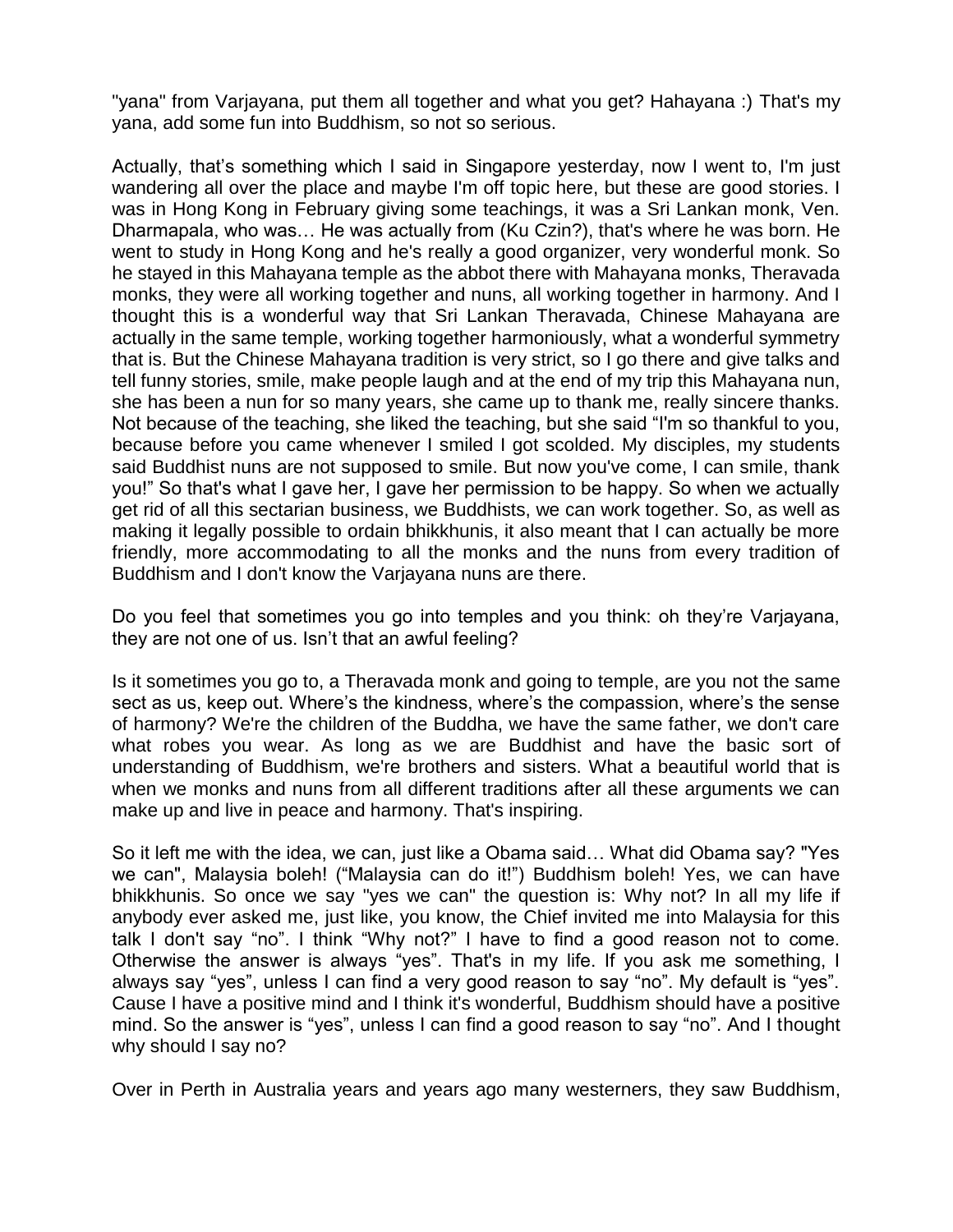these were, you know, caucasian westerners who love the Dhamma, who love meditation and they saw Buddhism and they said we love everything about Buddhism except one thing: Where are the nuns? They actually said that to me and for people in countries like Australia, they think: my goodness what's happening, what type of religion are you? You're supposed to be compassionate and wise. Why is it that by your actions, you are treating half the world's population as if it is the second class? You are saying to half the population that you're not good enough, or you're not qualified to join the Sangha. That is considered in the West just to be as bad as racist. One person told me it's like in the United States saying only white people can be monks and black people can't. Could we get away with that? Absolutely not, it's illegal, it's immoral, so one can actually say that males could be Sangha but women can't.

Now, you know, most of those arguments, most of the conversations were monks, we were deciding on what you can do, what you can't do, you woman. What does it feel as a woman? That feels disgusting, why not ask us? It's our life, we want to become nuns, why not? So, the main thing which made me, this is totally honest, with absolute sincerity, the main reason why we had the ordination of nuns in Perth in October 2009 was because four women wanted it. We had four candidates. They've been in brown robes, keeping ten precepts for many years. They were very high quality candidates. When they came up and said: we want to be bhikkhunis, that pushed me to say "yes", if you wanted, of course, I cannot and I will not and I never will stand in your way. Even though I got the flak, I got the problems, they're doing fine, it's really unfair. They are the ones who became bhikkhunis, but I get the criticism. But I don't mind. But they wanted it and they had the training, all the boxes were tick. So if you want it, fine, we'll give it to you. But you do have to get wholehearted support, but from your local community. So, for ordaining bhikkhunis, I had to ask all the monks, do you want it to happen now is it bit more than they expected, and our local lay community as well we boarded up on a ETM bhikkhunis, "we want bhikkhunis" You are the ones who would have to support them. I can't take fruit to them, I'm a monk, you have to look after them, are you willing to do that? And, of course, it was totally unanimous wholehearted support from the lay community, totally. And that really inspired me. In the end, it's really the monks and the local community, yes, they will give you ordination, but the success of the bhikkhunis, that depends on you, the lay community. Because if you want them, if you respect them, then they will be there. Really, it doesn't depend upon the President of Sri Lanka, it doesn't depend upon the Mahanayakas, it doesn't depend upon any monk. If you want them, if you respect them, they are there.

I know that's happening in Thailand, there are many bhikkhunis in Thailand. There's about three, or four bhikkhuni monasteries there. The head monks, for those of you who want to know this, this is... the head monks in Thailand - they are not allowed to pronounce on the bhikkhuni issue, because they have set up with the charter, with the legal document by the government of Thailand many years ago. All they can do, the senior monks, is pronounce on the monks and novices of the two main Nikayas. They cannot disallow bhikkhunis, nor can they allow bhikkhunis, it's nothing to do with them. It's like the government of Malaysia pronouncing on the election in Singapore, no it's nothing to do with Malaysia, it's a different country. And because of that, the head monks in Thailand, they cannot say either way. In the same way, do you know there's many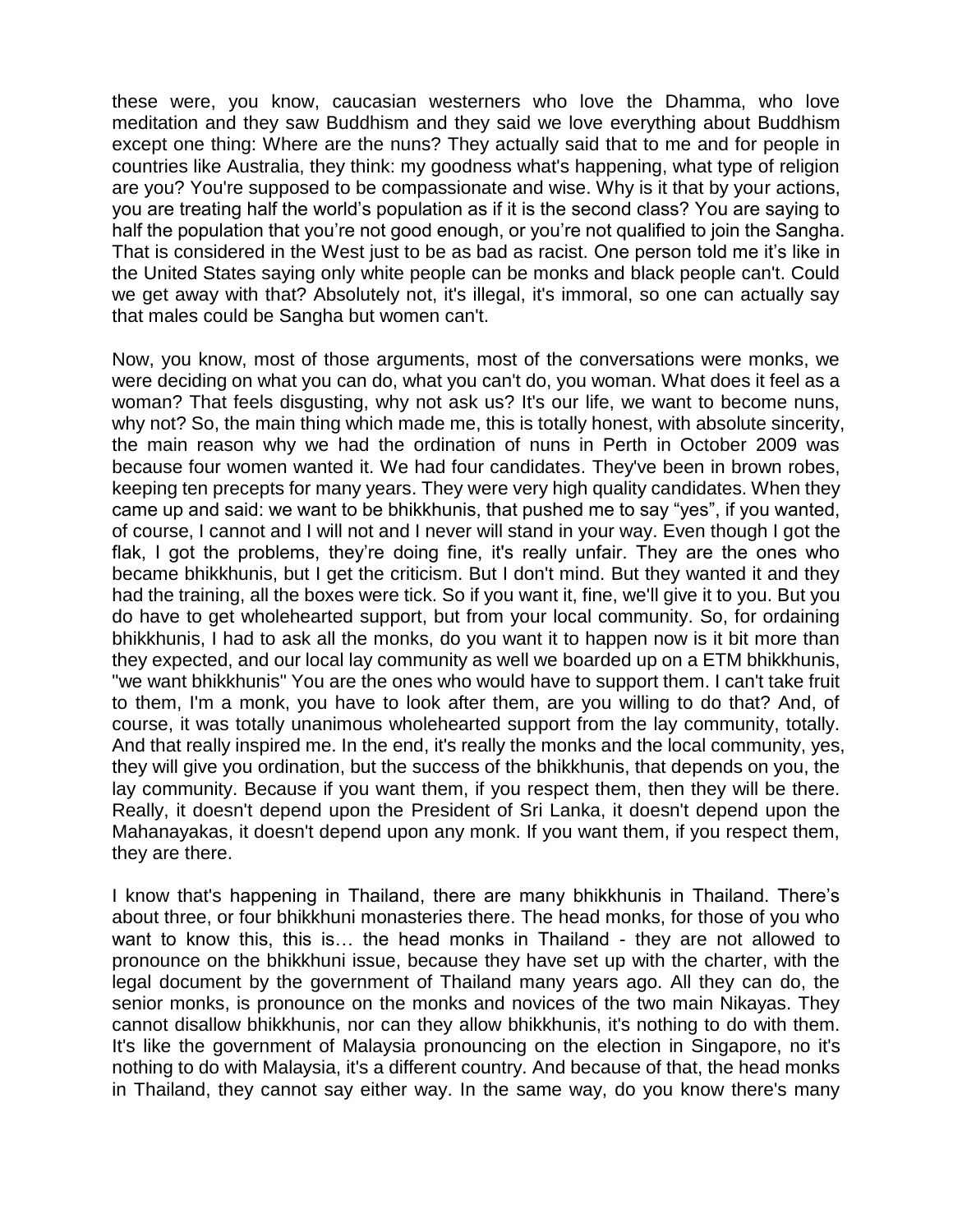Mahayana monks, or monks who practice Mahayana in Thailand, the head monks in Thailand can't say anything about them either. It's beyond their limit. They are not allowed to say anything, "yes", or "no".

Once I understood that, you can't wait for the head monks in Thailand to say yes, or no. They are legally not permitted to say. It's beyond their limit. All they can pronouce and deal with is monks and novices, male monastics of the two main traditions in Thailand, that's all. That was actually told to me recently, I should have remembered that. So, there they are, we can have bhikkhunis, we do have bhikkhunis and the success of the Bhikkhuni Sangha it's all to do with the lay people. So even in Thailand it's becoming successful in Thailand simply because there's enough lay people who want to support. And they're supporting it, and it's growing because of them.

Here in Malaysia we have bhikkhunis. You're both bhikkhunis? You are and you? No samaneri, there's one bhikkhuni there, we need more bhikkhunis who also strive in Malaysia, it's not really anything to do with me, we can support that ordination, I can talk in public about it, but it's up to you to support and respect them. If you regard them as a Sangha, which you should do in a time of the Buddha, the four-fold assembly: bhikkhus, bhikkhunis, upasakas, upasikas - it was the wish of the Buddha to have bhikkhunis. That's why He ordained them. So they are Sangha. I was gonna say "one of the boys", but that's not quite correct. They're Sangha, so please treat them as Sangha. What is the greatest gift? Somebody once said, only want to give it to the Buddha and the Buddha said no that's no the greatest gift, give it to the monks and monks said that's no the greatest gift. The greatest gift is to both Sanghas: to Bhikkhu and Bhikkhuni Sangha. You look in the texts. So if we only have the Bhikkhu Sangha, you have to been getting the proper "bang for your bucks" as they say, if you've given to the both Sanghas, that's the greatest gift, so says the Buddha. Understanding that, you're understanding the importance of having a Bhikkhuni Sangha and how they should be respected, and how they should be developed and cultivated.

I know from the experience of having our nuns and now bhikkhunis in Perth. Many women come up to me and they say: Ajahn Brahm, we really respect you, we listen to your talks. But, you know, there are some things we can't ask you, or there are some things which you, you're a man, we respect your wisdom, but there are some things which you will never understand, Ajahn Brahm. We go to the bhikkhunis and they understand. I know my limitations. I'm not a monk who can teach everybody everything. So that's why we do need bhikkhunis. And I think that many of you women here understand what I'm talking about. You can go to another woman, a bhikkhuni, and she can empathise with you, she can connect with you in a way which I will never be able to do. I'm a man.

And that's why the men and women in Perth say thank you, thank you, thank you that now we have bhikkhunis, we can come and talk with them. And now we have full teaching, sort of complement. So that's why they really are supporting the Bhikkhuni Sangha over in, especially in Perth, incredibly strong there. That's why I'm sure you gonna see this soon for me, right now it's multi-million dollar plan to build up Dhammasara monastery where our nuns live. So soon you'll be seeing sort of pamphlets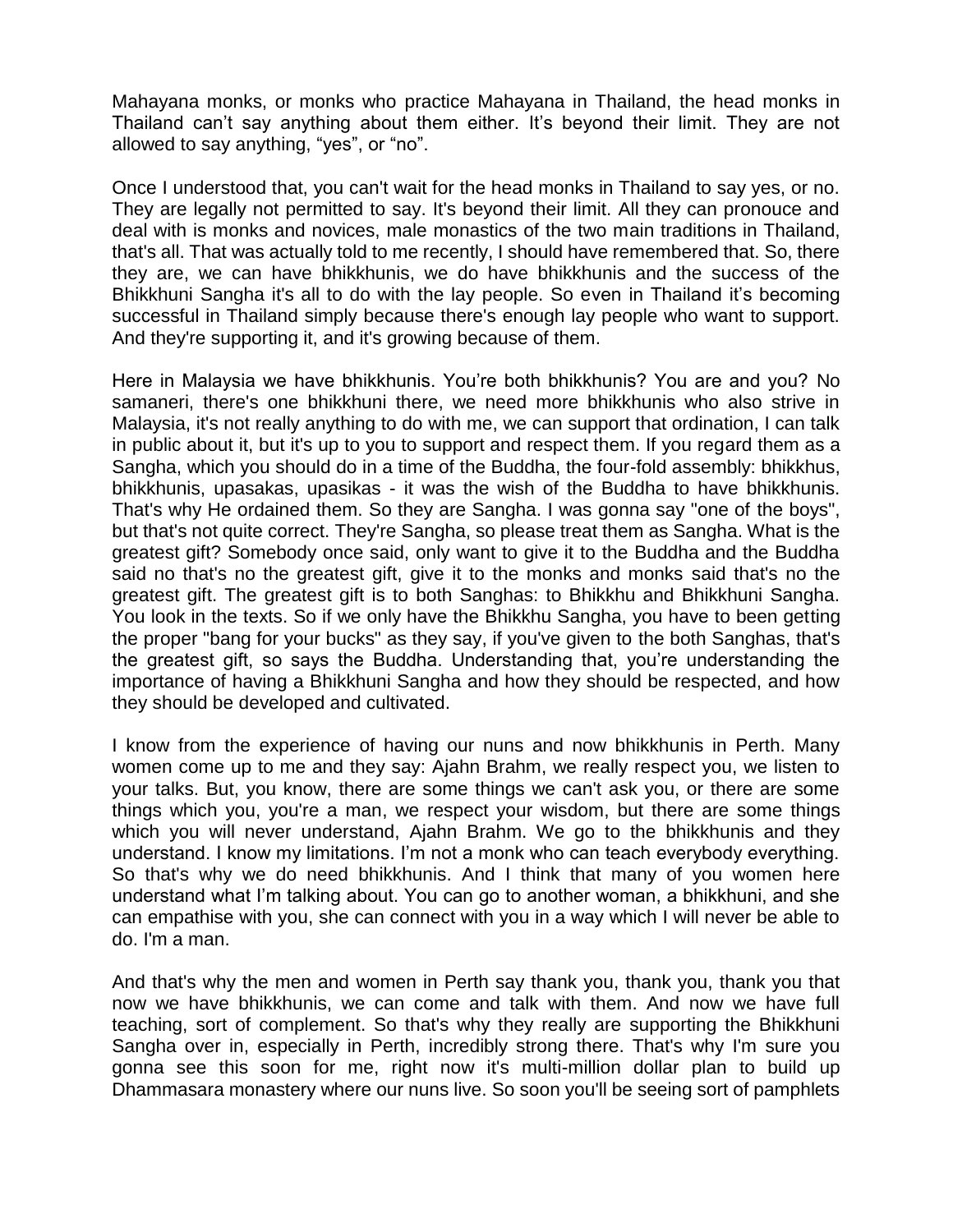asking for funds for that monastery. And the reason is because of all the publicity, especially about the Perth bhikkhuni ordinations, you know that it, there is one person who has that blog, a Buddhist blog over in the United States. And he had the ten top news stories in 2009, and he worked it out by the ammount of traffic on the Internet and Aung San Su Chi, you know, her I think extension of house arrest in 2009, that was the top news story. And the Perth bhikkhuni ordinations, we came in number two, I was supprised! It became news in the United States. And because it was such big news, that meant that we have so many appliactaions of people from around the world who want to actually ordain as bhikkhunis and have a place to stay, support and also training. Now, that last one is really important, it's not just support, it's not just enough food and place to stay. The bhikkhunis, they want to be taught until they can become teachers for themselves. They can be trained in the Vinaya, they can be trained in the Dhamma, they can be trained in meditation. So you have great teachers, female teachers, who can go around the world, teaching meditation retreats that are now but there is not enough of them, they want more of them. That's one thing to ordain bhikkhunis, but they need to be trained as well. And that means that then we have really good bhikkhunis, wise bhikkhunis, ones who can teach meditation, who can inspire. And then the Bhikkhuni Sangha is strong, then monks like me don't need to work so hard to support it, it's independent.

Just like you have your kids, you have kids and you've got to really work, you train them, educate them, look after them, intil they are grown, strong, educated and then independent. Yeah, you can still love them and they come visit you, you visit them, but they're independent. And that's what we really have to do with the bhikkhunis, make them totally independent by giving them strength. Is one of the reasons over in Perth I made sure the bhikkhuni monastery is a long way away from the monk monastery, it's about 70 km away. We're to the south of Perth they are to the east of Perth. You know why I did that? Because I wanted them to stop coming to see me to fix up their problems. Cause if they don't learn how to solve the problems themselves, they never grow. So I wasn't next door. Cause what happens if the monks are next door, if they have too much influence by the monks, you just become under the thumbs of the men again. And you don't have that independence, that strength, that's in the time of the Buddha to stand up as an equal to the bhikkhus. Which in our world it is really important. So that's what I've gotten to bhikkhunis and not all the monks support it. But you know, the majority do. The vast majority.

One of the monks, a Thai monk living in the United States, you know what he said to me after bhikkhuni ordination? You'll like this, he said: Ajahn Brahm, well done, you should set up another bhikkhuni monastery in Malaysia. He was Thai, that's what he said, he realized how much support there is in this country. We come to do it in Malaysia of all places, your country, he's a Thai, but he also said: Ajahn Brahm, if you took a poll - and he was a senior Thai monk - he said about 80% of all Thai monks would certainly support bhikkhunis. 80% would. Some of them, they stand on the side-lines, you know, politics they just don't want to make their opinions known in case they offend somebody. He said I know these monks, I'm one of them, you have 80% support. That's wholehearted enough for me, 40% of a heart was enough to keep one of my good friends living and working, he's still alive, I saw him a couple weeks ago. So 80% of your heart of the Monk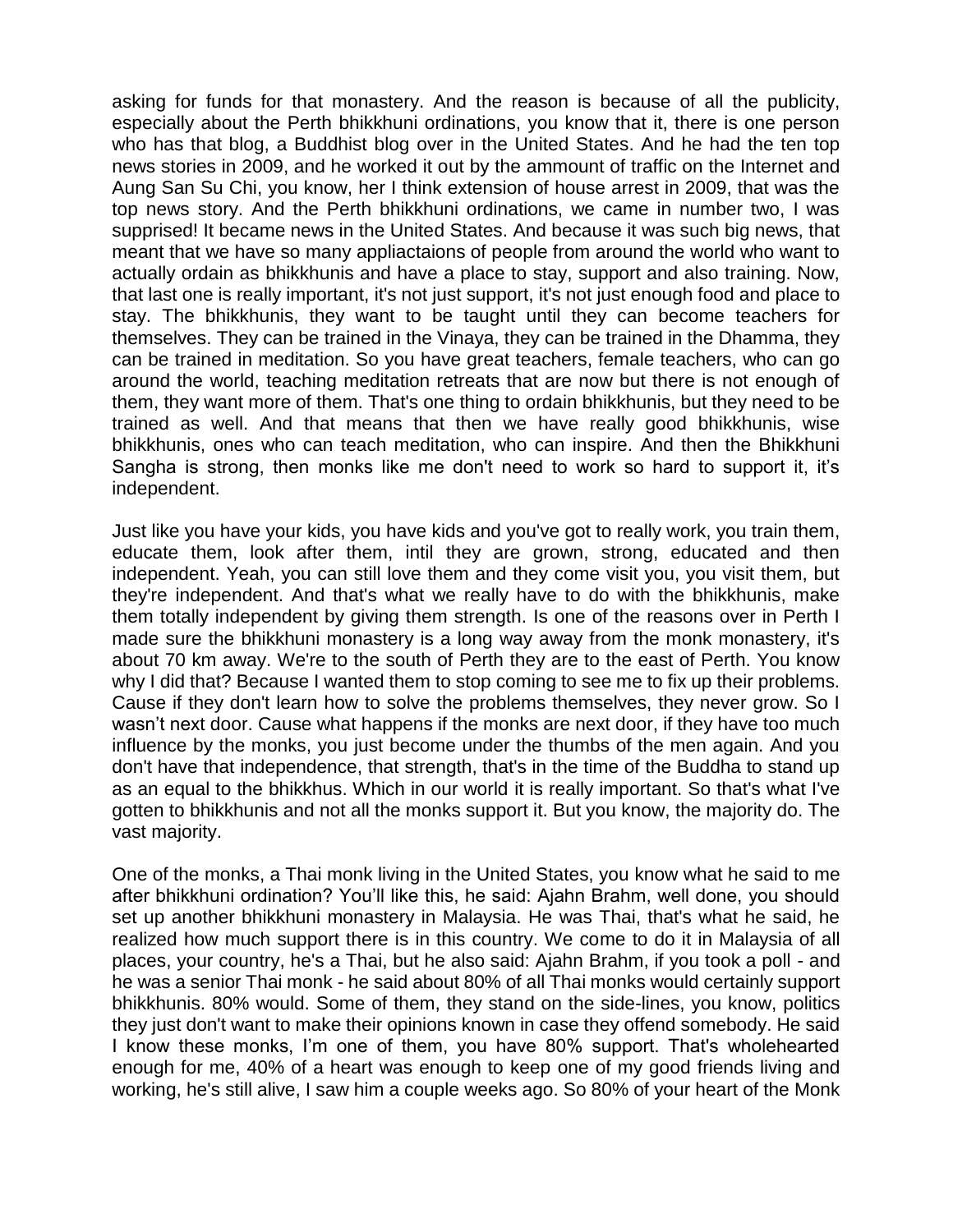Sangha's heart, that's enough for me. You will never get hundred percent and if you wait for hundred percent you just waiting for Messiah to come, and when he comes, I don't know when he's gonna come, but you're gonna die waiting.

And isn't it a wonderful thing that Buddhism, of all the religions, was set up in the very begining to give that equality to women. Twenty-five, twenty-six hundred years ago there were nuns, bhikkhunis, when many other modern religions are still struggling with the gender issue - like with Christianity, should we have a female pope? No, no, no, no, no, no. Should we have female priests? No, no, no, no, no, no. The Buddha settled that question for Buddhism 2600 hundred years ago and said yeah, why not? So what a modern person that was, modern person with incredible insight into the future. And, look, there are some times when I think about what the Buddha did, it gives me goose-bumps, it gives me goose-bumps right now. The wisdom of that Man way ahead of his time, standing out above all others, no other leader did that. And there you are, followers of the Buddha, you should be so proud of the Buddha, all the woman respected you and set things up. So here in Malaysia in 2011 the doors are open to you as well. And I hope that I'm gonna come to Brickfields Mahavihara one day and I gonna see the bhikkhunis standing up here, giving the Dhamma talk. And I see all the monks, me as well, sitting over there, listening and saying sadhu, sadhu, what an incredibly powerfull talk, wonderful, amazing. Isn't that the case? I don't care who gives a talk, if it is a really good talk, I get inspired. So I'm gonna see that in my lifetime. I want to see great bhikkhunis. If you come up and fill this hall and inspire you all and all you women - would that make you cry? Should do and might make me cry too, at last we have this full equity, we are using all of our resources, males and females.

So, if you have a daughter who says: "mummy, daddy, I want to be a bhikkhuni", what would you say? "NO! You have to get married and have kids, you gotta keep on the family, fill your party!" No, not fill your party, Buddha party . For goodness sake, that's one of the things, you know, I love Chinese people, but there is one thing about Chinese culture which I read. I told this to the chief piest who thought it was very funny and repeated it after I told them to: Chinese people, they are so happy when someone becomes a monk, as long as it's not their own son. He thought that was very funny. It's gotta be someone's son, why not your son? It's gotta be someone's daughter, why not your daughter? And look, as a career path, what a wonderful thing that is. How proud would you be of your son, if he was me and I was your father? Now, my poor dad died when I was very young, but I often think of him. And I often think... that was about forty-five years ago now, he died when I was sixteen. If he could see me now, teaching, helping people, serving people throughout the whole world, he'd be so proud. My son is Ajahn Brahm, he's helping so many people, really helping in a big time, saving their lives, giving them meaning, getting them through the crisis in their lives, getting people to be better people, teaching prisoners not to do that crime again, making positive contributions to the society once they leave jail, instead of robbing and killing and raping again. That's my son! Oh, he'd be so happy and so proud! That could be your son, that could be your daughter. Why are you not proud of letting your children become monks and nuns. For me, I can't get my head around it, I can't understand that.

Cause a good monk, or a good nun, they can do so much for this world, much more than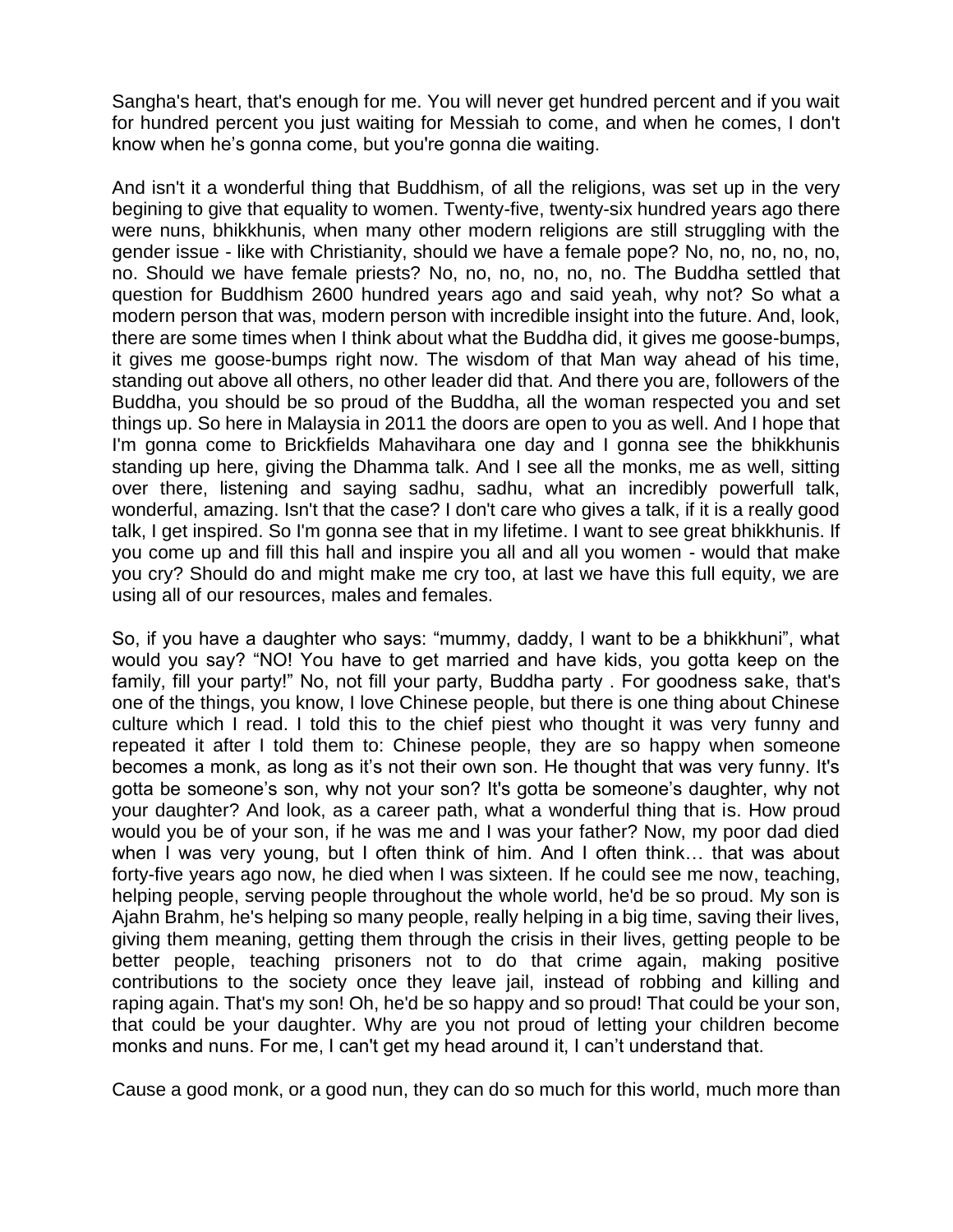doctors, or nurses, or engineers, or dentists. Much more than that. They can fix your teeth, but you will have to come back again next week to get it fixed up again. They can heal people's diseases, but eventually you find that people die. But as Dhamma, you fix up the mind and that's forever, and that's fixing up big time. No more suffering, uuu that's big stuff, monks and nuns can do that. So it's not just opening doors to women to become bhikkhunis, you also have to cooperate. If your daughter gets inspired and says: mummy, daddy, I think what I really want to do in my life is to become a nun, a bhikkhuni, to train and later on to go up and to teach. I want to this particular time help in the reestablishment and growth of the Bhikkhuni Sangha in Malaysia. I wanna be part of this, I wanna do it - never say "no". Say: "Wonderful! I'm so proud of you!" Cause that's what's happening. It's not just allowing, or letting the bhikkhunis ordain, we need the raw material. So we encourage people. And listen, all of you young ladies, or middle-aged ladies – it doesn't really matter as far as I'm concerned if you're thinking of becoming of bhikkhuni, think of all the suffering you're leaving behind. Boyfriends! Oh, they are pain in the back, boyfriends always try to play you. Look at how much money you have to spend at the hairdressers, trying to keep fashionable, the clothes, the make-up. Oh, that must be really painful! How many hours do you spend in the bathroom before you can go out? I didn't spend any time in a… Actually, I did get a shower before I came up here, that's all. I didn't need to put up any make-up to teach you. I didn't need to get my hair done. It's just so nice being a monk. I don't have to worry about even fashion. It's old fashion robes, for 2500 years, we're keeping it this way, it's such a lovely life, have so many friends, so many people look after you, so many people you love and love you, it's wonderful. Boyfriends were pain in the neck.

You know what the bhikkhunis used to say? A… what's the time? Ok, I'll be finishing in a few moments. There were the bhikkhunis in the Therigatha, if any of you want to be inspired, the Therigatha, these verses of the enlightened women in the time of the Buddha. They didn't just become bhikkhunis, they became Arahants, fully enlightened, with great powers it all works, total equity. So what they used to say? Once you became a bhikkhuni, they used to say, they gave up the three crooked things. So, all of you thinking of becoming a bhikkhuni, you're giving up the three crooked things. Now, what those three crooked things were?

The first one was the ladle (chochla) which people have to cook, you know you have to cook for your husband, cook for your kids, spend all the time cooking, cooking, cooking. It must drive you crazy! Sometimes I remember my poor old mum. My poor old mom, she'd get up in the morning to make breakfast for everybody didn't have day's off, afterwards she'd have to wash up, maybe an hour of break and start cooking lunch, then maybe go out to get the fruit and then comeback, start cooking again. As soon as it was cooked, she'd prepare for everybody a nice lunch, then she'd have to have to wash up all the pots and pans afterwards.

Now, my dad and me and my brother, we were watching the TV, she was in the kitchen cooking dinner. And when I look back, poor old lady, she went well, but she was also a cook in the house. So, giving up cooking, ooohh wouldn't that be wonderful? So much free time! So, that's the first crooked thing, the ladle, the cooking thing.